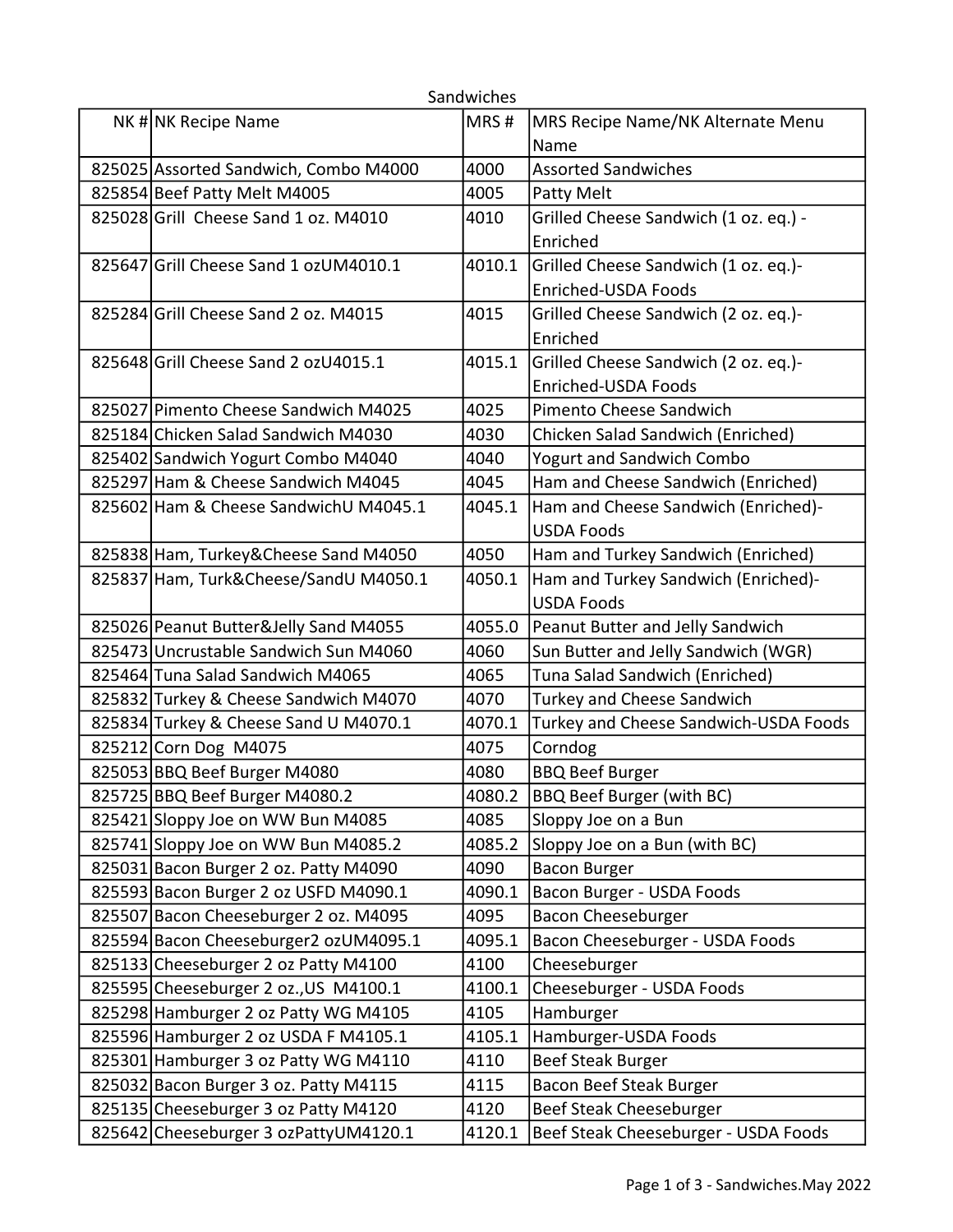| 825221 Country Fried Steak Sand M4125  | 4125   | <b>Country Fried Steak Sandwich</b>       |
|----------------------------------------|--------|-------------------------------------------|
| 825365 Philly Cheese Steak Sand M4130  | 4130   | Philly Cheesesteak Sandwich               |
| 825649 Philly Cheese StkSandU M4130.1  | 4130.1 | Philly Cheesesteak Sandwich-USDA Foods    |
| 825786 Chicken BRD Cutlet Sand M4135   | 4135   | Crispy Chicken Sandwich                   |
| 825055 BBQ Chicken Sandwich M4140      | 4140   | <b>BBQ Chicken Sandwich</b>               |
| 825830 BBQ Chicken Sandwich MS4140.1   | 4140.1 | BBQ Chicken Sandwich-USDA Foods           |
| 825286 Grilled Chicken Sandwich M4145  | 4145   | <b>Grilled Chicken Sandwich</b>           |
| 825173 Chicken Patty Sand Baked M4150  | 4150   | Chicken Patty Sandwich (Baked)            |
| 825174 Chicken Patty Sand Fried M4155  | 4155   | Chicken Patty Sandwich (Fried)            |
| 825427 Spicy Chicken Sand M4160        | 4160   | Spicy Chicken Sandwich                    |
| 825363 Philly Chicken on Hoagie M4165  | 4165   | Philly Chicken Sandwich                   |
| 825242 Fish Sandwich with CheeseM4170  | 4170   | Fish Melt                                 |
| 825645 Fish Sandwich w/Chese UM4170.1  | 4170.1 | Fish Melt - USDA Foods                    |
| 825240 Fish Sandwich Baked M4175       | 4175   | Fish Sandwich (Baked)                     |
| 825241 Fish Sandwich Fried M4180       | 4180   | Fish Sandwich (Fried)                     |
| 825289 Ham & Cheese on Bun M4185       | 4185   | Ham and Cheese on a Bun (WGR)             |
| 825601 Ham & Cheese on Bun US M4185.1  | 4185.1 | Ham and Cheese on a Bun-USDA Foods        |
|                                        |        | (WGR)                                     |
| 825291 Ham, Turkey&Cheese on BunM4190  | 4190   | Ham and Turkey on a Bun (WGR)             |
| 825607 Ham, Turkey&Cheese/BunUM4190.1  | 4190.1 | Ham & Turkey on a Bun-USDA Foods          |
|                                        |        | (WGR)                                     |
| 825589 BBQ Pull Pork Burger U M42`0.1  | 4200.1 | <b>BBQ Pulled Pork Burger-USDA Foods</b>  |
| 825058 BBQ Rib Sandwich Brush M4205    | 4205   | <b>BBQ Rib Sandwich</b>                   |
| 825056 BBQ Pork Sandwich Pur M4210     | 4210   | <b>BBQ Pork Sandwich (purchased)</b>      |
| 825590 BBQ Pork Sandwich US M4210.1    | 4210.1 | <b>BBQ Pork Sandwich - USDA Foods</b>     |
| 825059 BBQ Turkey Sandwich M4215       | 4215   | <b>BBQ Turkey Sandwich</b>                |
| 825467 Turkey & Cheese on Bun M4220    | 4220   | Turkey and Cheese on a Bun (WGR)          |
| 825651 Turkey & Cheese / BunUS M4220.1 | 4220.1 | Turkey and Cheese on a Bun-USDA Foods     |
|                                        |        | (WGR)                                     |
| 825198 Chili Dog M4225                 | 4225   | Chili Dog                                 |
| 825305 Hot Dog WG M4230                | 4230   | Hot Dog                                   |
| 825676 Hot Dog, Mini, WG M4235         | 4235   | Mini Hot Dog                              |
| 825754 Chicken Salad on Kaiser M4245   | 4245   | Chicken Salad on a Kaiser Roll (Enriched) |
| 825751 Ham& Cheese on Kaiser M4250     | 4250   | Ham & Cheese on Kaiser Bun (WGR)          |
| 825839 Ham& Cheese on Kaiser U M4250.1 | 4250.1 | Ham & Cheese on Kaiser Bun-USDA Foods     |
|                                        |        | (WGR)                                     |
| 825752 Ham, Turkey&Chese/Kais M4255    | 4255   | Ham and Turkey on Kaiser Bun (Enriched)   |
|                                        |        |                                           |
| 825836 Ham, Turkey&Chese/KaisUM4255.1  | 4255.1 | Ham & Turkey on Kaiser Bun (Enriched)-    |
|                                        |        | <b>USDA Foods</b>                         |
| 825753 Tuna Salad on Kaiser M4265      | 4265   | Tuna Salad on Kaiser Bun (Enriched)       |
| 825831 Turkey & Cheese/Kaiser M4270    | 4270   | Turkey and Cheese on Kaiser Bun           |
|                                        |        | (Enriched)                                |